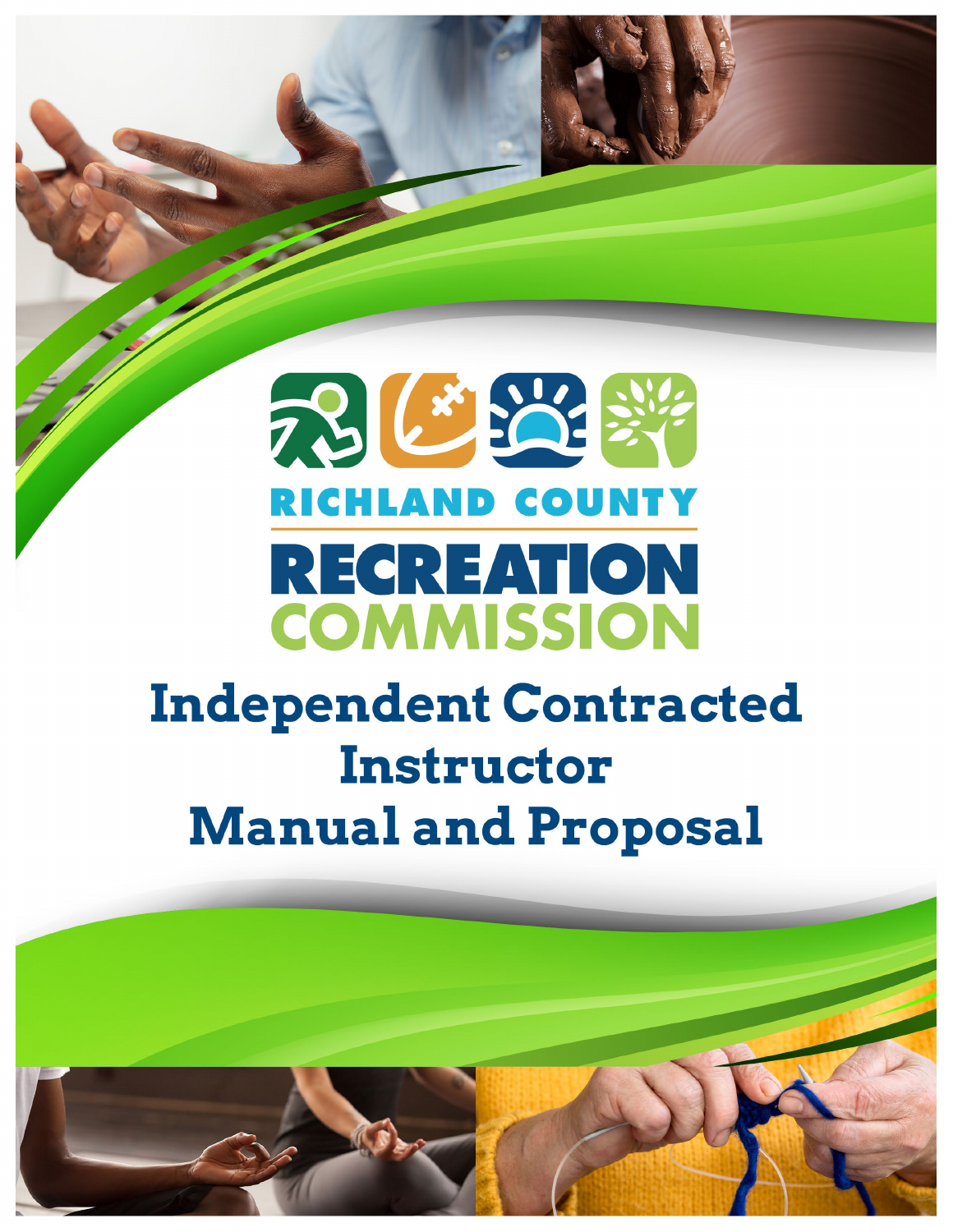# Instructor Manual Table of Contents

# Introduction to the Manual

#### Why teach a class for Richland County Recreation Commission?

#### Instructor Qualifications

#### Independent Contracted Instructor Requirements

National Background Check W-9 Form/Income Tax Reporting Business License Insurance How to Submit a Proposal Independent Contracted Instructor Agreement

#### Class Information

Payment to Contracted InstructorRefund Policy Class Cancellations Registration Class Scheduling Checking Your Class Enrollment Attendance Sheets Promoting Your ClassProgram Evaluations Proposal Deadlines

#### Facility Usage

Facility or Classroom Setups Accident and Incident Reports Emergency Evacuation American Disability ACT

#### Supporting Documents

Instructor Proposal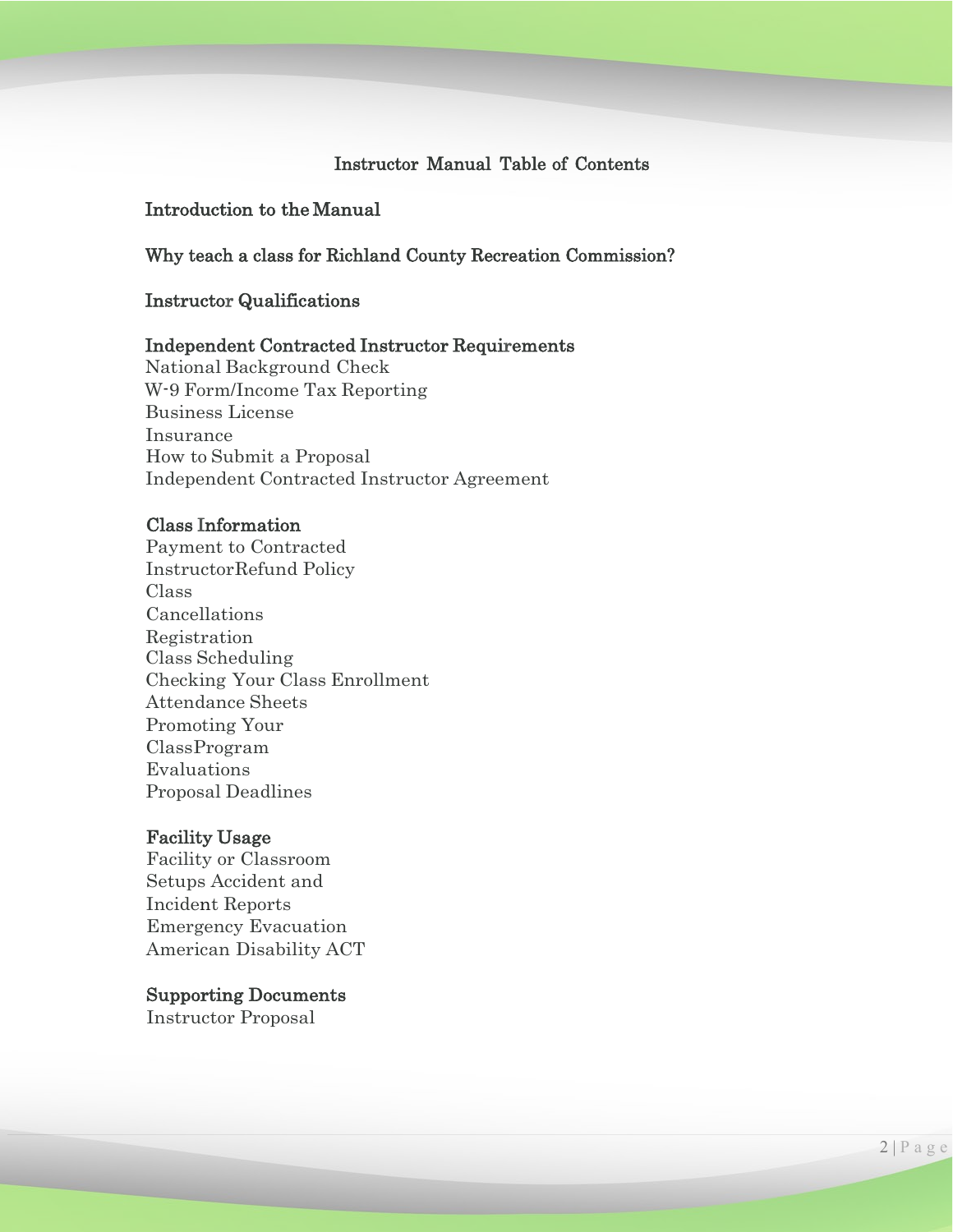# Introduction of Handbook

We appreciate your interest in becoming an Independent Contracted Instructor (Instructor) with the Richland County Recreation Commission (RCRC). We are excited about the possibility of working together to reach our goals and serve the community. RCRC offers a variety of leisure and fitness programs for all ages.

This handbook is designed to acquaint qualified individuals interested in teaching a class with the Richland County Recreation Commission. We hope that most of your questions are addressed in this manual.

# Mission Statement:

Dedicated to enriching lives and connecting communities through diverse recreational opportunities.

#### Vision Statement:

To lead the nation in providing evidence-based recreational programming, safe and accessible facilities, and customer service excellence.

# Core Values:

Our Agency's Guiding Principles are:

- Honesty
- Trust
- Respect
- Caring
- Integrity

# Why Teach a Class with RCRC

- RCRC has great facilities. Including multipurpose rooms, athletic fields,gymnasiums, banquet halls, technology centers and fitness rooms.
- RCRC will place your class description in our Game Plan program guide which is available on our website, as well as in our facilities.

#### Instructor Qualifications

- Experience working with the target market for the specific program.
- Commitment to your program.
- High level of expertise and above average people skills. Proven ability to work with people from diverse ethnic, socioeconomic,educational, religious, and generational backgrounds.
- Active certifications are recommended.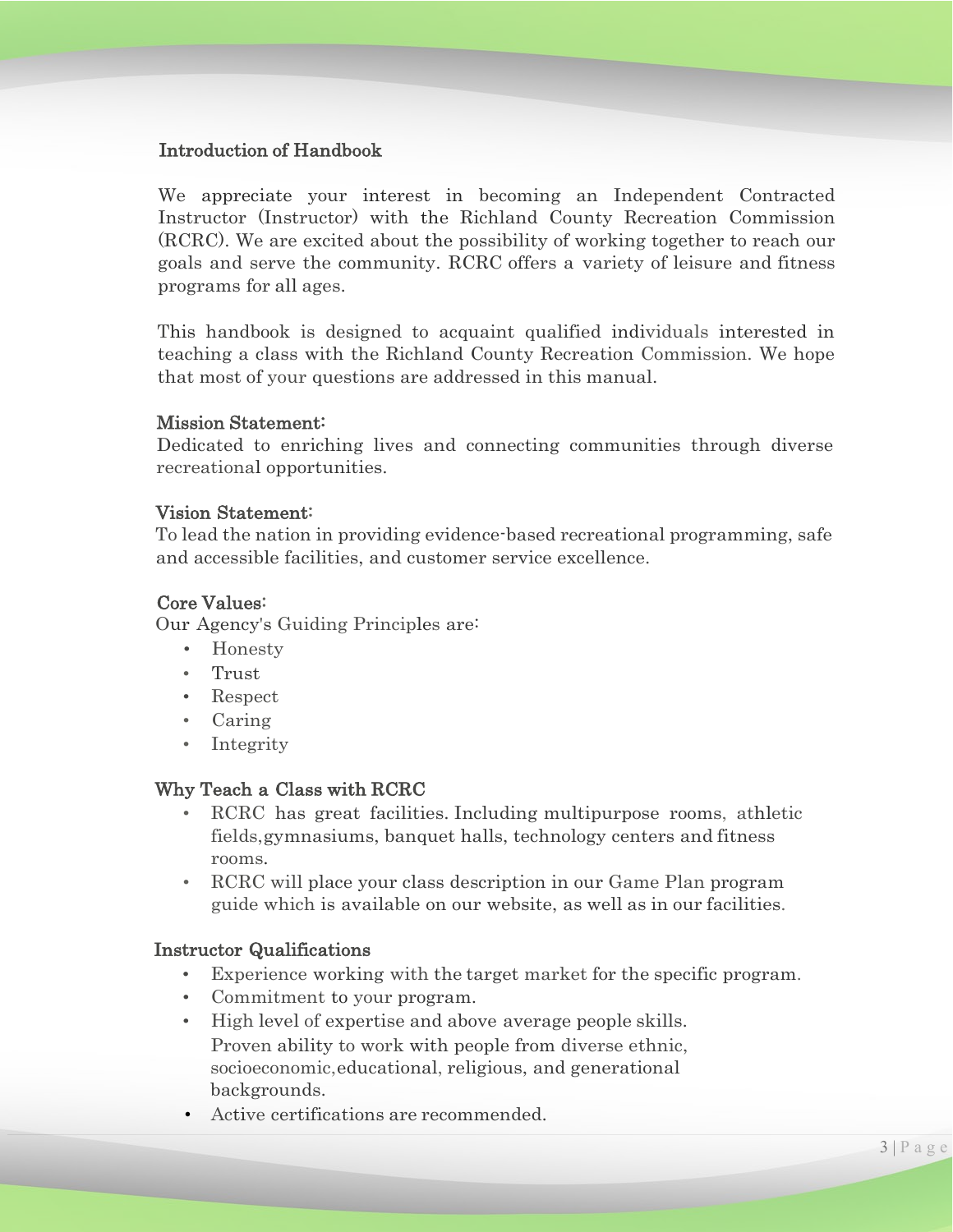# Independent Contractor Instructor Information

#### A. National Background Check

All Richland County Recreation Commission instructors and its employees are required to meet national background check standards. A national background check must be conducted **annually** on all contracted instructor and its employees.

The national background check will consist of social security verification, address trace, state or county criminal records check, national criminal history data base search and sex offender registry. The instructor is required to pay for all background checks. Checks should be made payable to Richland County Recreation Commission.

#### B. W-9 Form/Income Tax Reporting

Independent Contracted Instructors are not considered RCRC employees, and therefore, are not eligible for County benefits. It is the Independent Contracted Instructor's responsibility to pay all income taxes, as RCRC does not withhold State or Federal Income Tax but does report earnings to the IRS through a 1099 form. All Independent Contracted Instructors will be required to complete a W-9 form.

#### C. Business License

Any time a person or business is (1) physically located in or (2) conducts business inthe unincorporated areas of Richland County, i.e., outside a city limits, regardless of where the business is located, an annual business license is required. (Richland County Code Article 1 Section 16- 1)

For questions and information regarding business licenses please contact the RichlandCounty Business Services Department:

> Address: 2020 Hampton St, Columbia, SC 29201Phone: (803) 929-6000 Email: [ombudsman@richlandcountysc.gov](mailto:ombudsman@richlandcountysc.gov)

#### D. Insurance

As an Independent Contractor for Richland County Recreation Commission, there are a few things you should know about liability and insurance.

RCRC is committed to providing safe programs and minimizing liability.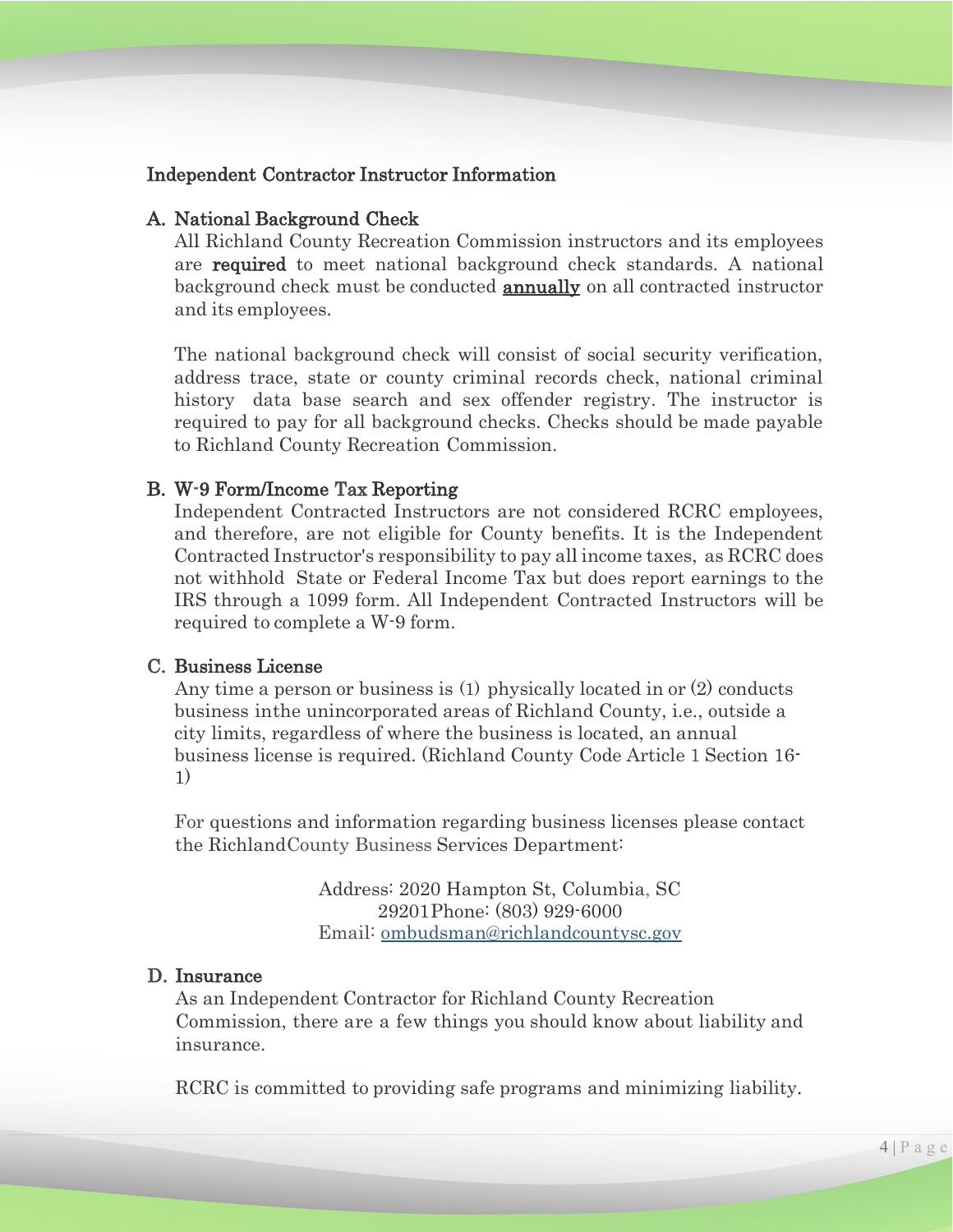RCRC requires all Independent Contract Instructors offering any activity or program which requires physical involvement with the risk of liabilities due to injury (martial arts, exercise classes), provide commercial general liability insurance which shall not be less than \$1,000,000 per occurrence with Richland County Recreation Commission listed as additional insured. The cost for this coverage is the sole responsibility of the instructor. Instructors are free to shop around for the best coverage at the best price.

RCRC's Risk Manager has the final say in determining if an activity or programrequires liability insurance.

Your contract with the department is as an instructor of a specific class or program. It does not in any way provide insurance coverage for you as an independent contractor.Therefore, if a liability claim occurs against you and the County or Commission, you will be responsible for defending yourself, and potentially for paying a claim brought against you.

RCRC bears no responsibility for providing liability insurance, Workers' Compensation Insurance or Unemployment Insurance for an Independent ContractInstructor or its employees.

#### E. How to Submit a Proposal?

The process is simple. For your convenience you can find a class proposal form online at [www.richlandcountyrecreation.com](http://www.richlandcountyrecreation.com/) under **Our Programs**: **Become an Instructor** or you can find a copy in the back of this manual. Please remove these pages, complete them, and return them to the RCRC administration building located at 7473 Parklane Road Columbia, S.C. 29223. Keep this manual for future reference.

1. Two descriptions are needed. The first one describes your program in detail. RCRC wants to know what goes on in your class, what are the goals and overall outcomes from participating. The second is a written description to sell your program to the public in our seasonal Game Plan program guide.

2. You must include the dates of your class (be specific). Do not leave them blank because we will not be able to determine facility availability for your class or program.

3. You must set the price for the class. RCRC may not accept proposals for classes or programs that are similar to programs we currently offer in similar locations. Please review the most recent seasonal Game Plan program guide available online at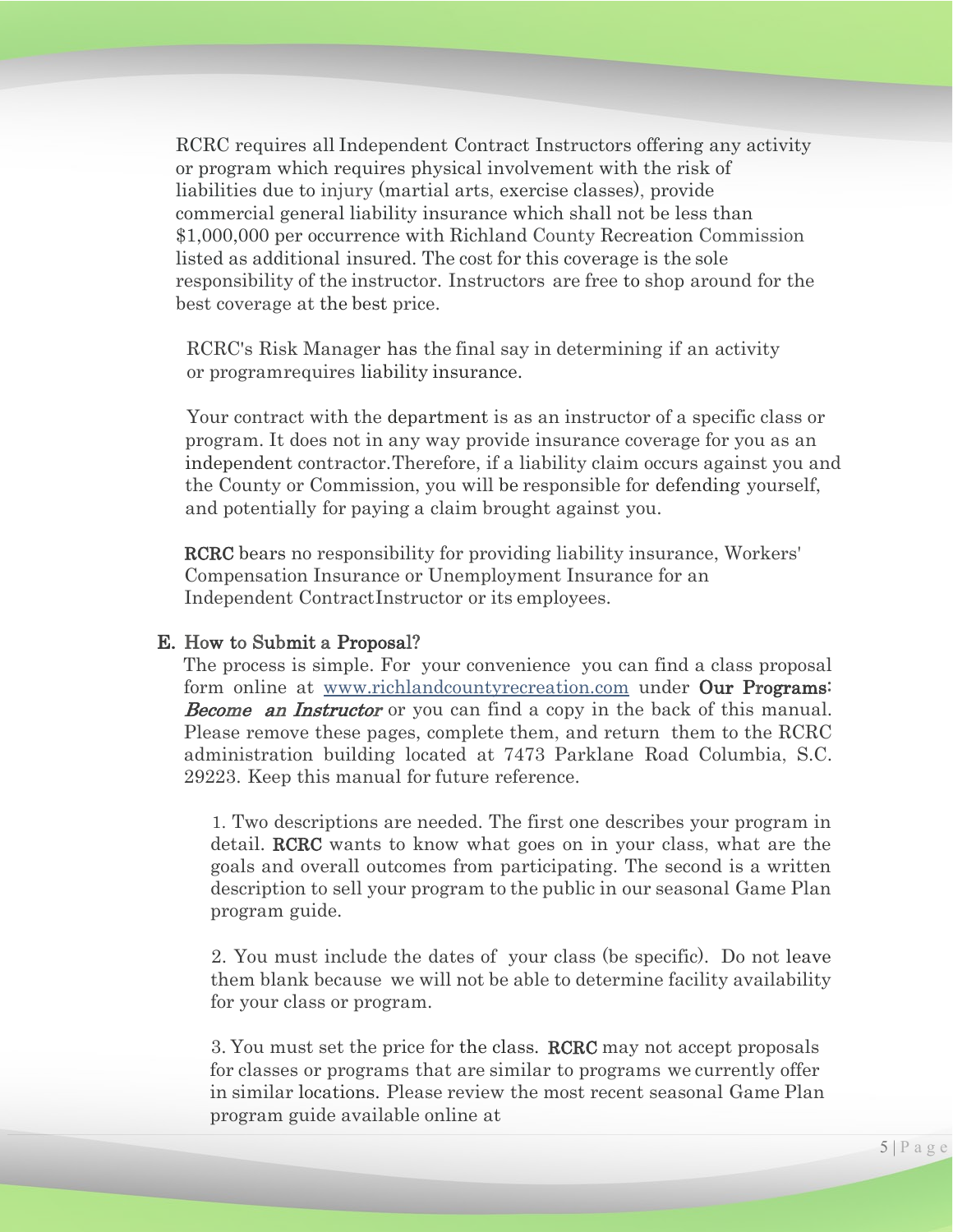Www.richlandcountyrecreation.com.

4. Submitting a proposal does not guarantee that RCRC will automatically accept the class or program. Returning Instructors will not be able to automatically continue offering the class or program without renewing and resubmitting the Independent Instructor Contractor Agreement and required documentation. There is no exclusivity to the Instructor or the classes they teach.

# F. Independent Instructor Contractor Agreement

RCRC requires that all Independent Contracted Instructors enter into an Independent Contracted Instructor Agreement with RCRC. A copy of the agreement will be given back to the instructor once it has been signed by a witness (RCRC staff member) and Executive Director or designee. Returning Instructors will not be able to automatically continue offering the class or program without re- submitting and renewing the Independent Contracted Instructor Agreement and required documentation.

# G. Proposal Deadlines

Proposals are accepted year round, but please be aware of deadlines. There are three"Game Plan" program guides printed each calendar year: Winter/Spring, Summer, and Fall/Winter. The Game Plan program guide issue dates vary each year but are approximately:

Winter/Spring: January through April Summer: May through August Fall/Winter September through December

Below you will find specific deadlines to keep in mind in regards to proposal submittal.

| Season        | Proposal      | Approval | Registration | Classes Run |
|---------------|---------------|----------|--------------|-------------|
|               | Submittal     | Denial   | Opens        |             |
|               | Deadline      | Deadline |              |             |
| Winter/Spring | Oct. 15       | Nov.15   | Dec.1        | Jan. April  |
| Summer        | <b>Feb.15</b> | Mar.15   | April 1      | May-August  |
| $_{\rm Fall}$ | May 15        | June 15  | Aug.1        | Sep. - Dec. |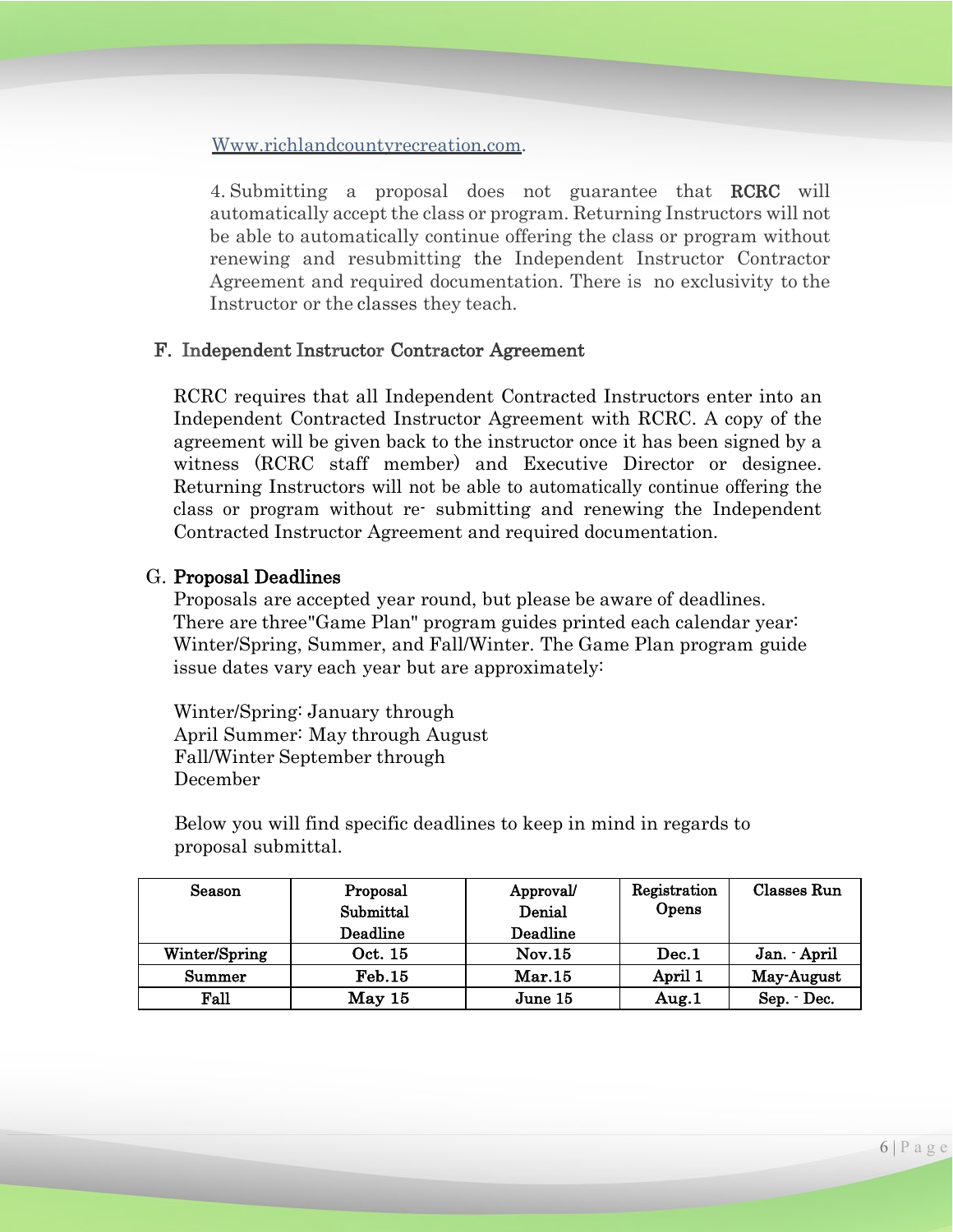#### Class Information

#### A. Payment to Contracted Instructor

The Independent Contracted Instructors set their own class fees. Our Facility Manager may provide assistance on the current market conditions. RCRC shall pay Instructors with an active certification related to the program submitted seventy percent (70%) of gross revenue minus applicable expenses from participation fees for class(s) taught by Instructor or its employees. Any Instructor without an active certification in the program submitted shall receive sixty-five percent (65%) of gross revenue minus applicable expenses from participation fees for class(s) taught by Instructor or its employees. Payment are made monthly to Instructors upon completion of the classes or sessions. It is the Instructor's responsibility to submit all required documents at the end of each session to receive payment in a timely manner. Only monies received from registered and paid participants in your program will be paid to Instructors.

#### B. Participant Refund Policy

- All refund requests must be submitted in writing.
	- Requests must be received three days prior to the start of the program.
	- If the refund is approved, the participant will be assessed a I0% processing fee.
	- Once a program has started, no refunds will be issued.
	- FULL REFUND is given if the program is cancelled by RCRC. A full refundwill be issued within 30 days.

#### C. Class Cancellations

In the event that a class needs to be cancelled, the Instructor must contact the FacilityManager immediately. Facility staff will contact the participants regarding all cancellations, rescheduling, or refunds.

#### D. Registration

The Richland County Recreation Commission will be responsible for the registrationof participants. Registrations for classes are first come first serve. No registrations may be taken by the Instructor. All participants must register with the facility before participating in a class. It is the instructor's responsibility to ensure that all class participants are registered. There must be five registered and paid participants beforethe starting date of the class

#### E. Class Scheduling

Instructors are responsible for submitting class schedules through the class proposal form. Facility staff will attempt to accommodate Instructor's schedule request.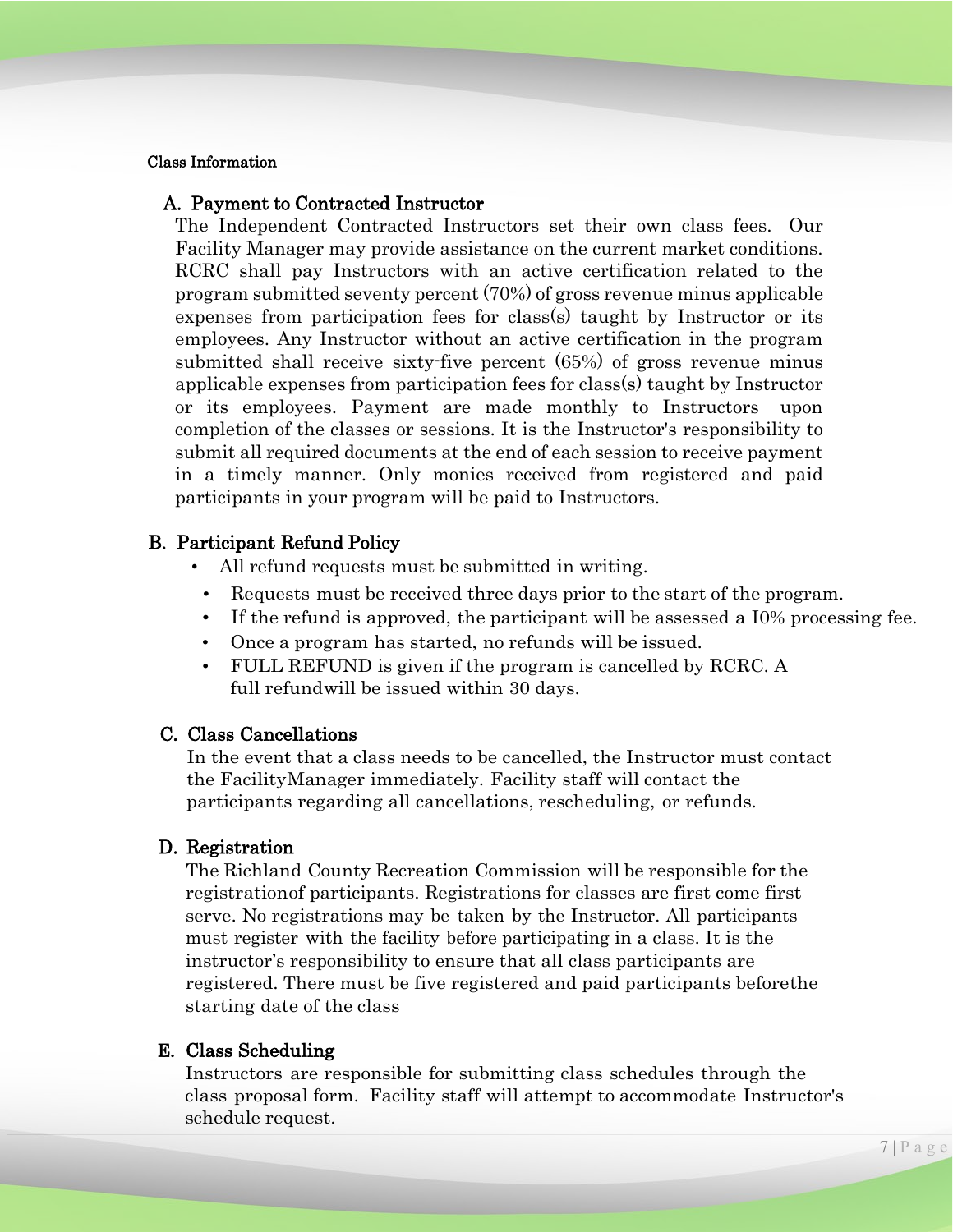### Holidays (All offices will be closed on these days)

The Richland County Recreation Commission observes the Holidays listed below. When programming your classes, keep in mind that these holidays may affect yourclass schedule.

| New Year's Day        | Martin Luther King, Jr. Day |
|-----------------------|-----------------------------|
| President's Day       | Confederate Memorial Day    |
| National Memorial Day | Independence Day            |
| Labor Day             | Veteran's Day               |
| Thanksgiving Day      | Day after Thanksgiving      |
| Christmas Eve         | Christmas Day               |
| Day after Christmas   |                             |

#### F. Checking Your Class Enrollment

Once registration has started for a class you can inquire about your enrollment at any time by signing into your assigned account through the [www.richlandcountyrecreation.com](http://www.richlandcountyrecreation.com/) website. Confirmation of your class being held at the specified facility will be given prior to classes being held.

#### G. Attendance Sheets

The contracted-instructor will be held responsible in printing their attendance sign-in sheet which will be available through their instructor portal. Upon request facility staff can assist with any questions on obtaining and printing your attendance sheet. Be sure to print your attendance sheet before you go to your class.

It's the Instructor's responsibility to ensure that participants are signing the attendance sign-in sheet at each class. Please inform individuals who have not paid to go to a facility staff person to register. Participants should either be on your attendance sheet or have receipts before they are admitted to your class. Any unpaid registrations or outstanding balances will hold up your payment, and RCRC will not pay you for monies we did not collect.

RCRC employees, Board Members and their immediate families may participate in Recreation Commission sponsored activities and classes at no charge except for materials. Participation is based on space availability. (HR Manual Privileges and Discount Policy: No. 165).

#### H. Promoting Your Class

Contracted Instructor's will be help partially accountable for soliciting participants. This will benefit contracted instructors because if the class does not reach the minimum enrollment number (five), RCRC is not fiscally responsible to hold the class/program. The decision to hold a class with fewer than the set minimum numberof participants will be made by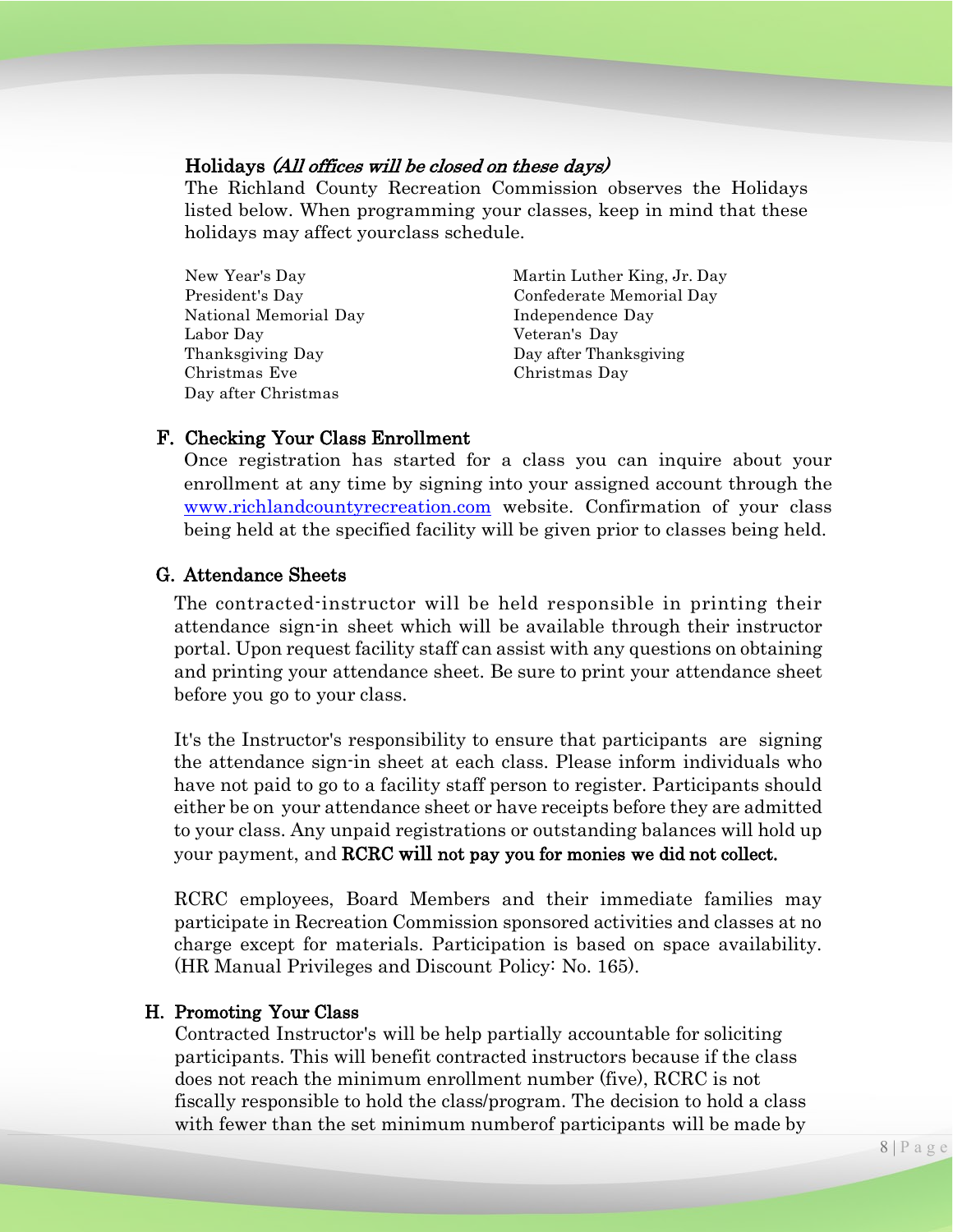#### RCRC.

RCRC will place class descriptions in the Game Plan program guide. The Game Plan goes out three times a year during the Winter/Spring, Summer and Fall season.

#### I. Program Evaluations

Richland County Recreation Commission evaluates its programs/classes on a regular basis for feedback on the program content as well as how well the Instructors are doing. Following the last class or after a session is completed, program evaluations should be distributed to participants. This information is used to evaluate the Instructor, and the program on an annual basis. If the Instructor receives an overall below satisfactory rating or numerous complaints, their may not be renewed.

#### Facility Usage

Classes are housed in the Richland County Recreation Commission Parks, Adult Activity Centers and Community Centers. Instructors need to specify what his/her class needs are in their class proposal to have the proper facility booked.

#### A. Facility or Classroom Set-ups

All Instructors using RCRC facilities will be allowed to set up their classrooms 15 minutes prior to the class activities beginning. The Instructor must always leave the room in the condition in which it was found. This means he/she must clean up any materials (art supplies, papers, etc.) After the class ends. Instructors are held responsible for removing all their materials, equipment, and/or any additional items after their class ends. RCRC will not be held liable or responsible for any personal items damage, missing, or inoperable from the facility.

Instructors may not use the copy machines, fax machines or computers at any of the facilities. Plan to have copies printed at your expense.

#### B. Accident and Incident Reports

All accidents and incidents should be reported, no matter how minor they may appear. If an accident occurs in your class, please act calmly, promptly, and efficiently, and take care of the situation. Please notify facility staff immediately. They will be responsible for preparing the accident and incident report.

#### C. Emergency Evacuation

A wide variety of emergencies both manmade and natural may require the facility to be evacuated. These emergencies include fires, explosions,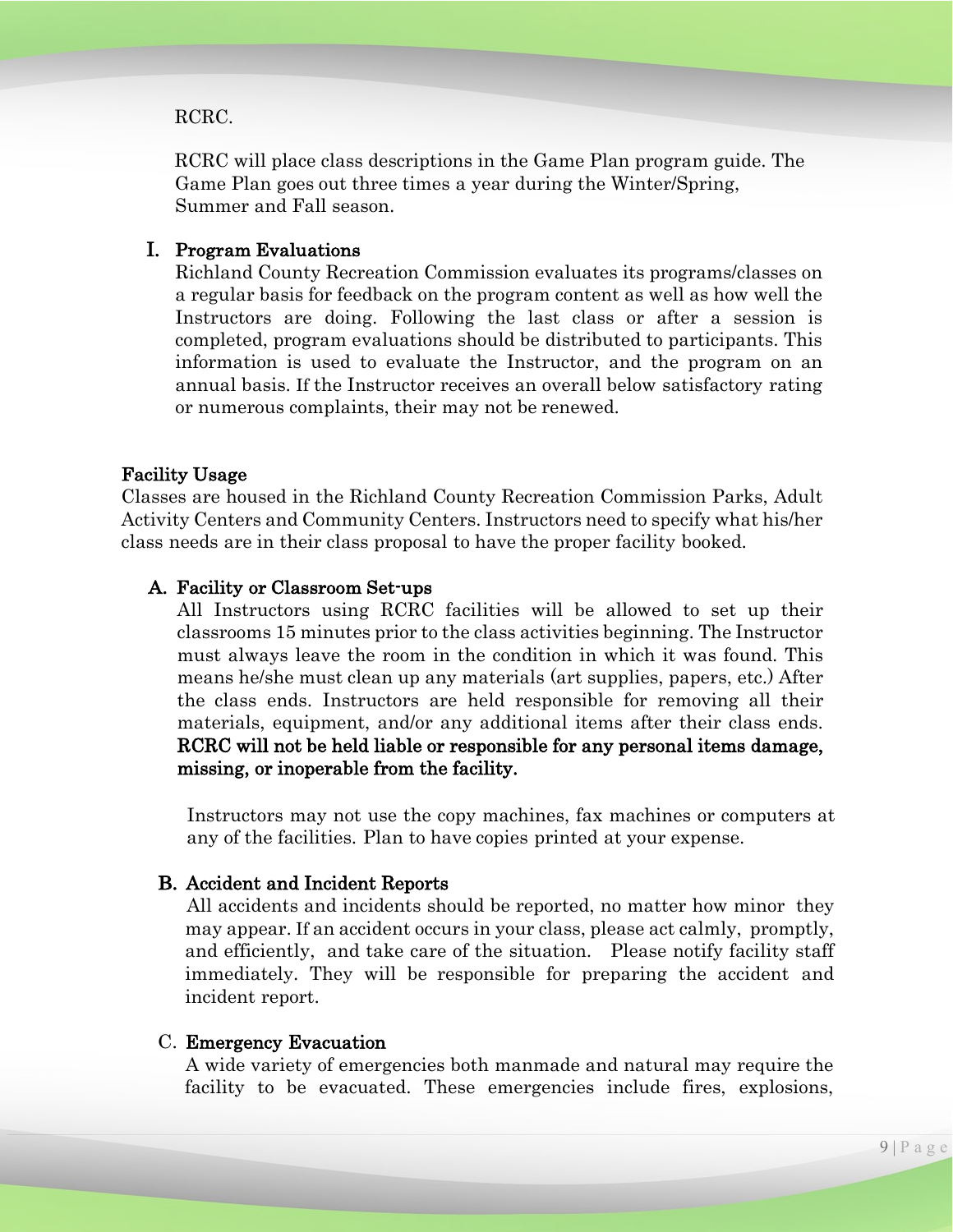earthquakes, toxic material releases, biological releases, bomb threats and violence. Each facility has Evacuation Route Maps posted throughout the facility.

# D. Americans with Disability Act (ADA)

In accordance with the requirements of title II of the Americans with Disabilities Act of 1990, Richland County Recreation Commission does not discriminate against qualified individuals with disabilities on the basis of disability in Parks and Recreation's services, programs, or activities.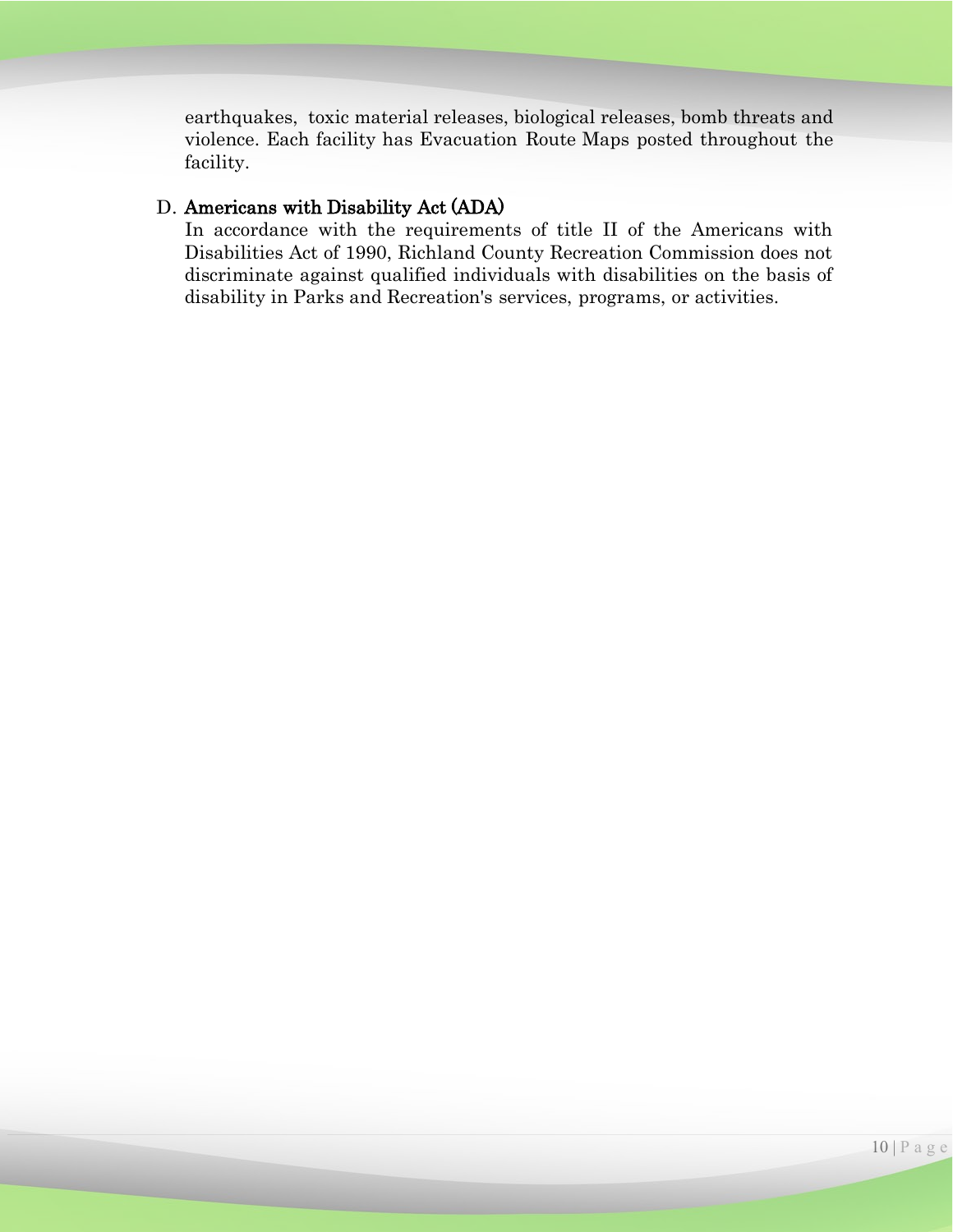# **Independent Contractor- ProposalApplication**

7473 Parklane Road Columbia, SC 29223 • (803) 741- 7272 • Fax (803) 741-2028

|                                                                                       | Applicant name: <u>Contract of Contract Contract Contract Contract Contract Contract Contract Contract Contract Contract Contract Contract Contract Contract Contract Contract Contract Contract Contract Contract Contract Cont</u> |
|---------------------------------------------------------------------------------------|--------------------------------------------------------------------------------------------------------------------------------------------------------------------------------------------------------------------------------------|
|                                                                                       |                                                                                                                                                                                                                                      |
|                                                                                       |                                                                                                                                                                                                                                      |
|                                                                                       | Phone: 2008. [2016] Phone: 2016. [2016] Phone: 2016. [2016] Phone: 2016. [2016] Phone: 2016. [2016] Phone: 2016. [2016] Phone: 2016. [2016] Phone: 2016. [2016] Phone: 2016. [2016] Phone: 2016. [2016] Phone: 2016. [2016] Ph       |
|                                                                                       |                                                                                                                                                                                                                                      |
|                                                                                       |                                                                                                                                                                                                                                      |
|                                                                                       |                                                                                                                                                                                                                                      |
|                                                                                       |                                                                                                                                                                                                                                      |
|                                                                                       | <b>REFERENCES</b>                                                                                                                                                                                                                    |
| Please list three references (no relatives)                                           |                                                                                                                                                                                                                                      |
|                                                                                       |                                                                                                                                                                                                                                      |
|                                                                                       |                                                                                                                                                                                                                                      |
|                                                                                       |                                                                                                                                                                                                                                      |
|                                                                                       | <b>CLASS/PROGRAM INFORMATION</b>                                                                                                                                                                                                     |
|                                                                                       | Subject interested in teaching: <u>Conservation and the conservation of the conservation</u> and the conservation of the conservation of the conservation of the conservation of the conservation of the conservation of the conser  |
|                                                                                       |                                                                                                                                                                                                                                      |
|                                                                                       |                                                                                                                                                                                                                                      |
| Have you taught this class before?<br><u> LYES</u> -Please complete information below | D No                                                                                                                                                                                                                                 |
|                                                                                       |                                                                                                                                                                                                                                      |
|                                                                                       |                                                                                                                                                                                                                                      |
|                                                                                       |                                                                                                                                                                                                                                      |
| May we contact them as a reference? $\Box$ Yes $\Box$ No                              |                                                                                                                                                                                                                                      |
|                                                                                       |                                                                                                                                                                                                                                      |
|                                                                                       |                                                                                                                                                                                                                                      |
| May we contact them as a reference? $\Box$ Yes $\Box$ No                              |                                                                                                                                                                                                                                      |
|                                                                                       |                                                                                                                                                                                                                                      |
|                                                                                       | Please describe your experience related to subject you wish to teach, paid or volunteer. ____________________                                                                                                                        |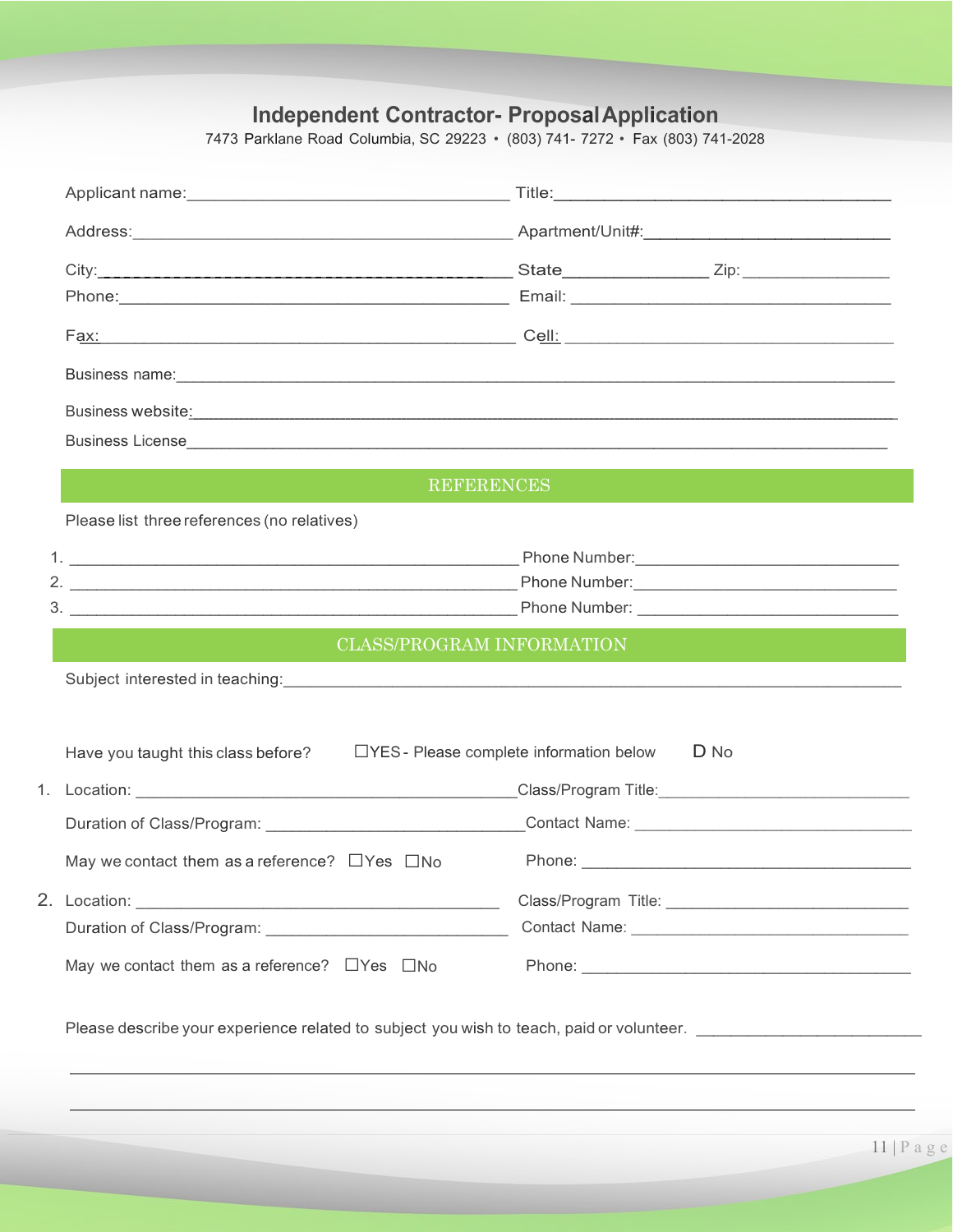# **CONVICTIONS**

|                                            | Conviction will not necessarily disqualify an applicant from agreement. All interested parties will be required to be |
|--------------------------------------------|-----------------------------------------------------------------------------------------------------------------------|
| fingerprinted prior to start of agreement. |                                                                                                                       |

| Have you ever been convicted by a court of a felony? | $\Box$ YES | $\Box$ NO |
|------------------------------------------------------|------------|-----------|
|                                                      |            |           |

**If yes, please explain what conviction, when, where and disposition of the case:\_\_\_\_\_\_\_\_\_\_\_\_\_\_\_\_**

# DISCLAIMER AND SIGNATURE

Independent contractors are contracted with Richland County Recreation Commission to provide instruction for recreational activities and are not employees of RCRC. Independent contractors shall be dismissed with a fourteen-day notice if RCRC finds their instruction to be inadequate or their behavior, attitude or appearance to be unacceptable.

I hereby certify that all statements made in this application are true, complete and without omission. I authorize investigation of all matters represented by this application. I agree and understand that any misstatements or omission of material fact on this application will cause forfeiture on my part of all rights of becoming an instructor with Richland County Recreation Commission no matter when said misstatements or omission is discovered or comes to light. I also authorize employers, schools, or persons from employers or past contacts where classes were once taught to give any information regarding my employment, qualifications and character. I hereby release said employers, schools or past contacts where classes were once taught and the Richland County Recreation Commission from any liability or damages for receiving using or releasing information.

**Signature:\_\_\_\_\_\_\_\_\_\_\_\_\_\_\_\_\_\_\_\_\_\_\_\_\_\_\_\_\_\_\_\_\_\_\_\_\_\_\_\_\_\_\_\_\_\_\_\_\_\_\_\_\_\_\_\_\_\_\_\_\_\_ Date: \_\_\_\_\_\_\_\_\_\_\_\_\_\_\_\_\_\_\_\_\_\_\_\_\_\_\_**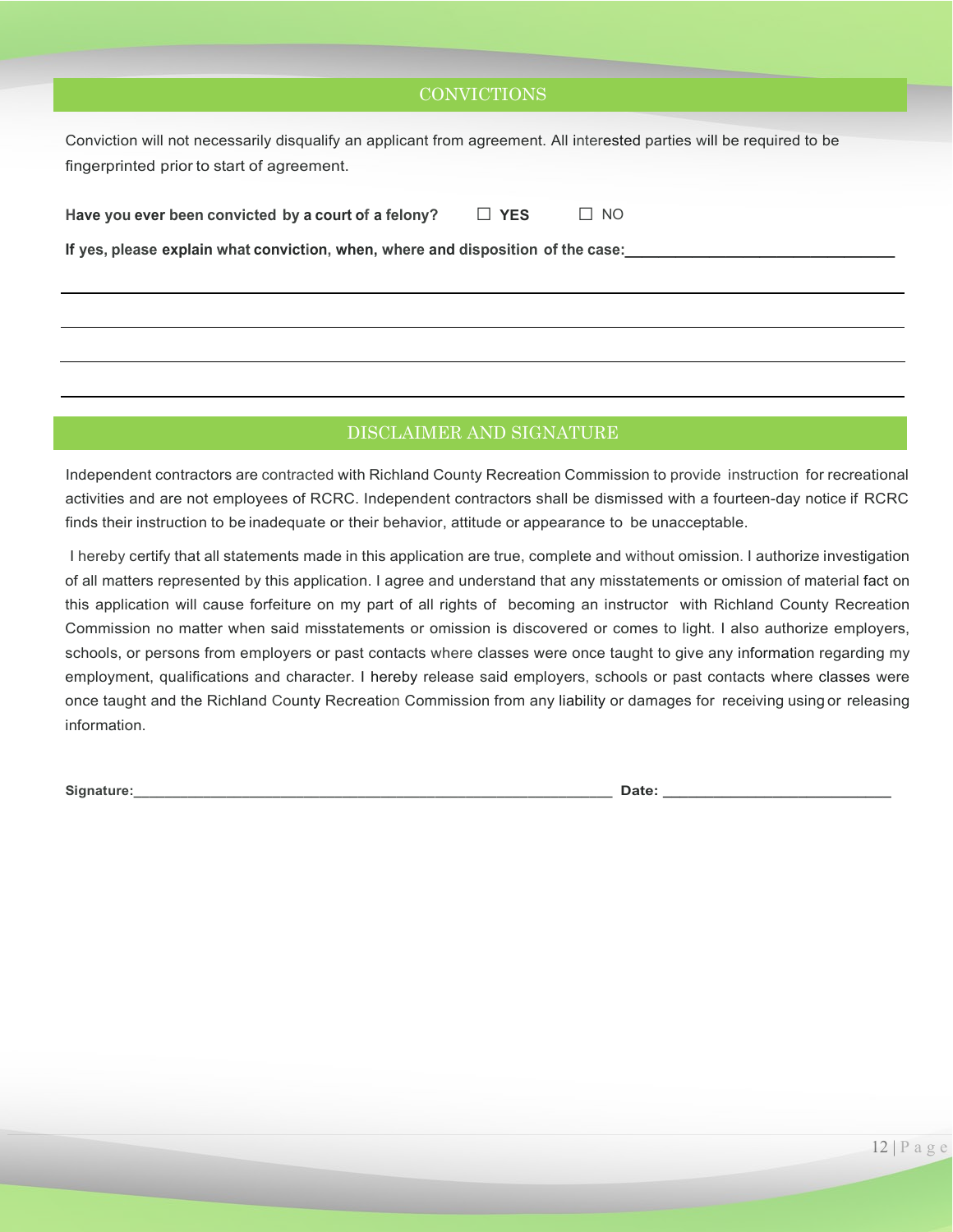# Class/program title:\_\_\_\_\_\_\_\_\_\_\_\_\_\_\_\_\_\_\_\_\_\_\_\_\_\_\_\_\_\_\_\_\_\_\_\_\_\_\_\_\_\_\_\_\_\_\_\_\_\_\_\_\_\_\_\_\_\_\_\_\_\_\_\_\_\_\_\_\_\_\_\_\_\_\_\_\_ Classs/program Outcomes: **Example 2018** Class/program description **{2-3** sentences to be included in the "Game Plan" program guide): **Detailed class/program description, if applicable {to be included):\_\_\_\_\_\_\_\_\_\_\_\_\_\_\_\_\_\_\_\_\_\_\_\_** Game Plan Seasons □ Fall/ WinterSept- Dec □ Winter/Spring Jan-April □ Summer May-August **Class/program length {session):** □**\_\_\_\_\_\_\_\_\_\_\_Week(s)** □\_\_\_\_\_\_\_\_**Month(s)** □\_\_\_\_\_\_\_\_\_**Ongoing Day(s) of the week:**  $\Box$  Sun  $\Box$  Mon  $\Box$  Tues  $\Box$  Wed  $\Box$  Thurs  $\Box$  Fri  $\Box$  Sat **How many classes per session? \_\_\_\_\_\_\_\_\_\_\_\_\_\_Class/program date{s):.**\_\_\_\_\_\_\_\_\_\_\_\_\_\_\_\_\_\_\_\_\_\_\_\_\_\_\_\_\_\_\_\_\_\_\_\_\_\_\_ **Skip dates: \_\_\_\_\_\_\_\_\_\_\_\_\_\_\_\_\_\_\_\_\_\_\_\_\_\_\_\_\_\_\_\_\_\_\_\_\_\_\_\_\_\_\_\_\_\_\_\_\_\_\_\_\_\_\_\_\_\_\_\_\_\_\_\_\_\_\_\_\_\_\_\_\_\_\_\_\_\_\_\_\_\_\_\_\_\_\_\_\_** Class/program start time: Class/program end time: Total class time: Minimum enrollment needed to run class: entitled and maximum enrollment: .... I *<sup>I</sup>*-? **Class/program fee: \$ \_\_\_\_\_\_\_\_\_\_\_\_\_\_\_\_\_ Drop-infee: \$\_\_\_\_\_\_\_\_\_\_\_\_\_\_\_\_\_\_\_\_\_\_** CLASS INFORMATION

*Fee amounts are what the participant pays per class/program. Instructor will be paid out on agree upon split. These fees should NOT include ADA, Admin Processing or Non-Residentfees.)*